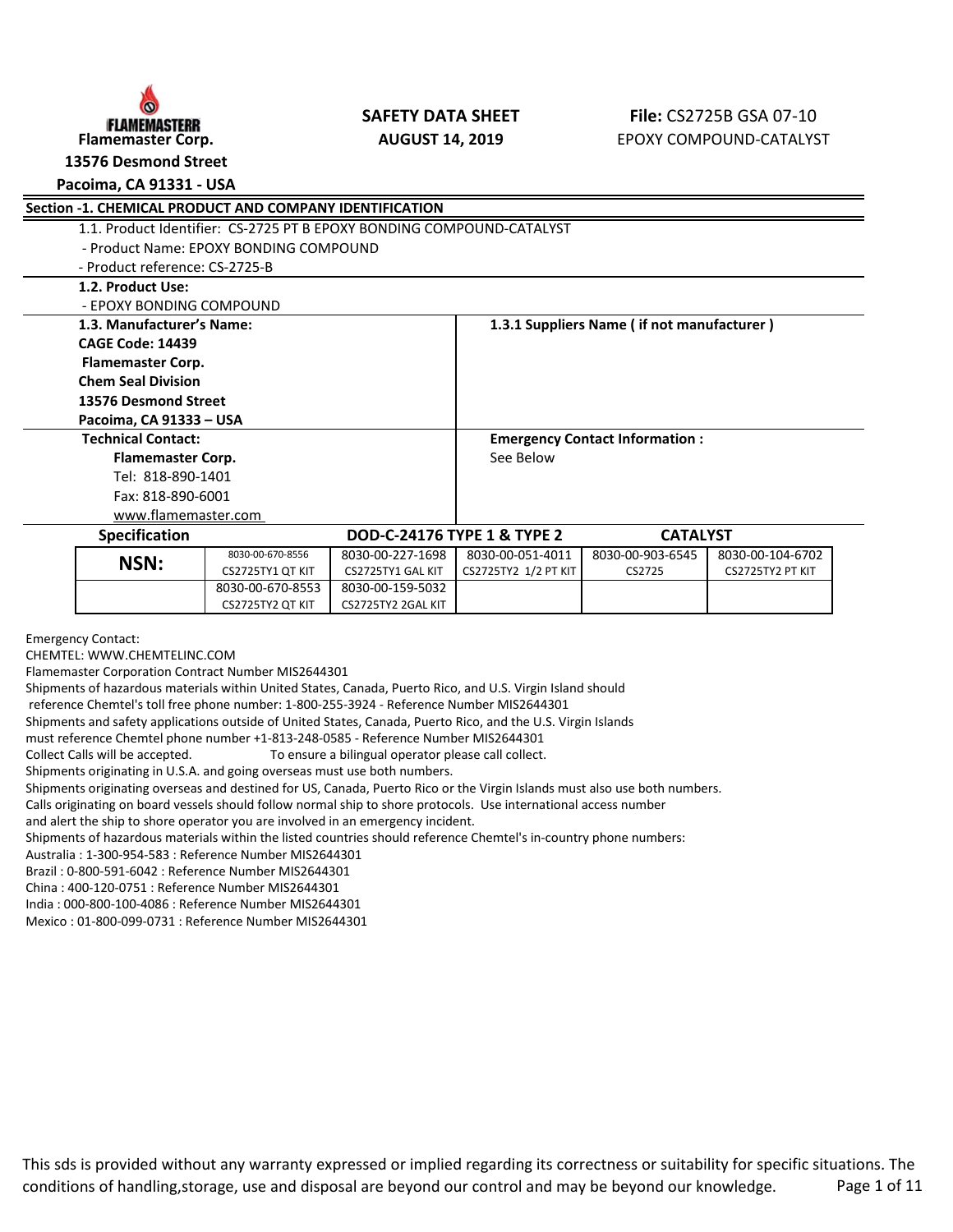### **Section -2. HAZARD ( S ) IDENTIFICATION**

ASPIRATION HAZARD - CATEGORY 1 ACUTE TOXICITY,ORAL - CATEGORY 4 ACUTE TOXICITY (DERMAL) - CATEGORY 4 RESPIRATORY SENSITIZATION - CATEGORY 1 TOXIC TO REPRODUCTION (Fertility) - CATEGORY 2 SKIN SENSITIZATION, CATEGORY 1 SPECIFIC TARGET ORGAN TOXICITY - SINGLE EXPOSURE - CATEGORY 1 SPECIFIC TARGET ORGAN TOXICITY - REPEAT EXPOSURE - CATEGORY 1 TOXIC TO REPRODUCTION (UNBORN CHILD) - Category 2 **CLASSIFICATION OF THE MIXTURE:** SKIN CORROSION/IRRITATION - Category 1B SERIOUS EYE DAMAGE/EYE IRRITATION - Category 1 OSHA/HCS STATUS: This material is considered hazardous by the OSHA Hazard Communication Standard (29 CFR 1910.1200) CARCINOGENICITY - Category 1B AQUATIC TOXICITY - CATEGORY 4

**HAZARD PICTOGRAMS GHS LABEL REQUIREMENTS**



**SIGNAL WORD : DANGER**

#### **HAZARD STATEMENTS:**

MAY BE FATAL IF SWALLOWED AND ENTERS AIRWAYS - H304 HARMFUL IF SWALLOWED - (302) CAUSES SEVERE SKIN BURNS AND EYE DAMAGE - H314 MAY CAUSE ALLERGY OR ASTHMA SYMPTOMS OR BREATHING DIFFICULTIES IF INHALED - H334 SUSPECTED OF DAMAGING FERTILITY - H361f CAUSES DAMAGE TO ORGANS - H370 CAUSES DAMAGE TO ORGANS THROUGH PROLONGED OR REPEATED EXPOSURE - H372 MAY CAUSE CANCER - H350 HARMFUL IN CONTACT WITH SKIN - H312 MAY CAUSE AN ALLERGIC SKIN REACTION - H317 MAY CAUSE LONG LASTING HARMFUL EFFECTS TO AQUATIC LIFE - H413 SUSPECTED OF DAMAGING THE UNBORN CHILD - (H361d) CAUSES SERIOUS EYE DAMAGE - (H318)

This sds is provided without any warranty expressed or implied regarding its correctness or suitability for specific situations. The conditions of handling,storage, use and disposal are beyond our control and may be beyond our knowledge. Page 2 of 11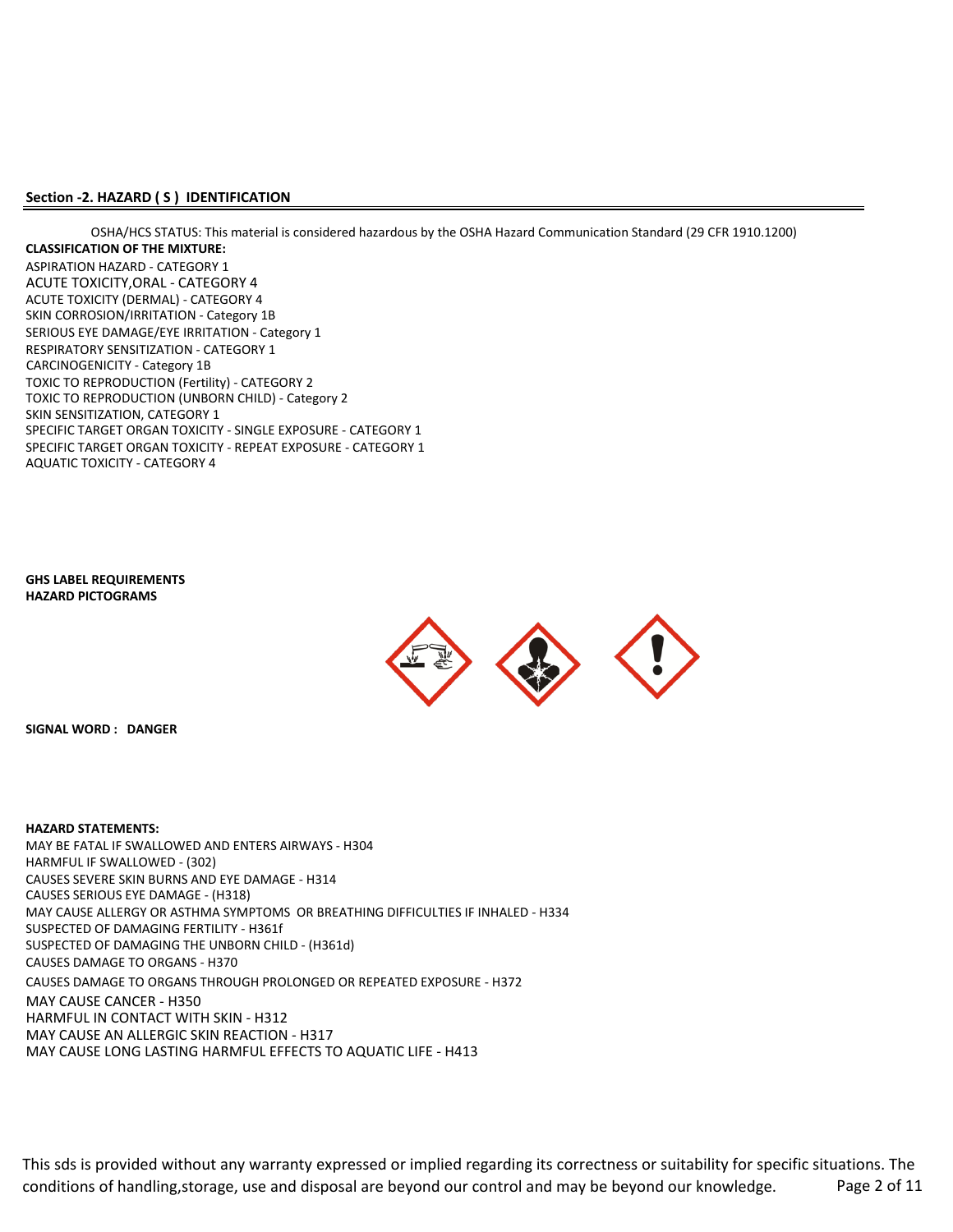## **PRECAUTIONARY STATEMENTS:**

- P101+P102+P103: If medical advice is needed, have product container or label at hand. Keep out of reach of children.
- Read label before use
- P202: Do not handle until all safety precautions have been read and understood
- P210: Keep away from heat/sparks/open flames and hot surfaces-No Smoking
- P240:Ground/bond container and receiving equipment
- P261+P262+P263+P264:Avoid breathing dust/fumes/gas/mist/vapours/spray.Do not get in eyes , on skin, or on clothing. Avoid contact during pregnancy/while nursing. Wash thoroughly after handling.
- P270+P271+P273: Do not eat drink or smoke when using this product. Use only outdoors or in a well ventilated area. Avoid release to the environment.
- P281+P280: Use personal protective equipment as required. Wear protective gloves/ protective clothing/ eye protection/face protection
- P301+P310+P331: If swallowed: Immediately call a POISON CENTER or doctor/physician. Do not induce vomiting.
- P305+P351+P338+P315: If in eyes: Rinse cautiously with water for several minutes. Remove contact lenses,if present and easy to do. Continue rinsing. Get immediate medical advice/attention.
- P304+P340+P314: If inhaled: Remove victim to fresh air and keep at rest in a position comfortable for breathing. Get medical advice/attention if you feel unwell
- P342+P340+P315: If experiencing respiratory symptoms: Remove victim to fresh air and keep at rest in a position comfortable for breathing. Get immediate medical advice/attention.
- P302+P352: If on skin (or in hair) : Wash with plenty of soap and water. If skin irritation occurs seek medical attention
- P306+P361: If on clothing: Remove/ take off immediately all contaminated clothing
- P402+P403+P404: Store in a dry place. Store in a well ventilated space. Store in a closed container.
- P233+P234+P235: Keep container tightly closed. Keep only in original container. Keep cool.

## SUPPLEMENTAL LABEL ELEMENTS:

nervous system damage. Inhalation of concentrations above recommended limits causes headaches, drowsiness and nausea Repeated exposure to high vapor concentrations may cause irritation of the respiratory system and permanent brain and and could lead to unconsciousness or possibly death.

Avoid any contact with skin or clothing and wash thoroughly after handling. Emits toxic fumes when heated.

#### HAZARDS NOT OTHERWISE CLASSIFIED:

Prolonged or repeated exposure may dry skin and / or cause skin irritation. Sanding and grinding dust may be harmful if inhaled. Sanding and grinding dust may form combustible concentrations in air.

#### **In the event of sanding, grinding, or abrading:**

H372 Causes damage to organs through prolonged or repeated exposure.

| Section -3. COMPOSITION / INFORMATION ON INGREDIENTS          |      |                     |  |  |
|---------------------------------------------------------------|------|---------------------|--|--|
| <b>Chemical family:</b> Mixture of organic compounds          |      |                     |  |  |
| For the hazards of the composition, (SDS see Section 2).      |      |                     |  |  |
| <b>PRODUCT</b>                                                | CAS# | % WEIGHT IN PRODUCT |  |  |
| <b>GHS PRODUCT IDENTIFIER: EPIKURE CURING AGENT 3055</b>      | N/A  | $<$ 40%             |  |  |
| ACUTE TOXICITY (DERMAL) - CATEGORY 4                          |      |                     |  |  |
| SKIN CORROSION/IRRITATION - Category 1B                       |      |                     |  |  |
| SERIOUS EYE DAMAGE/EYE IRRITATION - Category 1                |      |                     |  |  |
| <b>RESPIRATORY SENSITIZATION - CATEGORY 1</b>                 |      |                     |  |  |
| SKIN SENSITIZATION, CATEGORY 1                                |      |                     |  |  |
| TOXIC TO REPRODUCTION (Fertility) - CATEGORY 2                |      |                     |  |  |
| TOXIC TO REPRODUCTION (UNBORN CHILD) - Category 2             |      |                     |  |  |
| SPECIFIC TARGET ORGAN TOXICITY - SINGLE EXPOSURE - CATEGORY 1 |      |                     |  |  |
| SPECIFIC TARGET ORGAN TOXICITY - REPEAT EXPOSURE - CATEGORY 1 |      |                     |  |  |

This sds is provided without any warranty expressed or implied regarding its correctness or suitability for specific situations. The conditions of handling, storage, use and disposal are beyond our control and may be beyond our knowledge. Page 3 of 11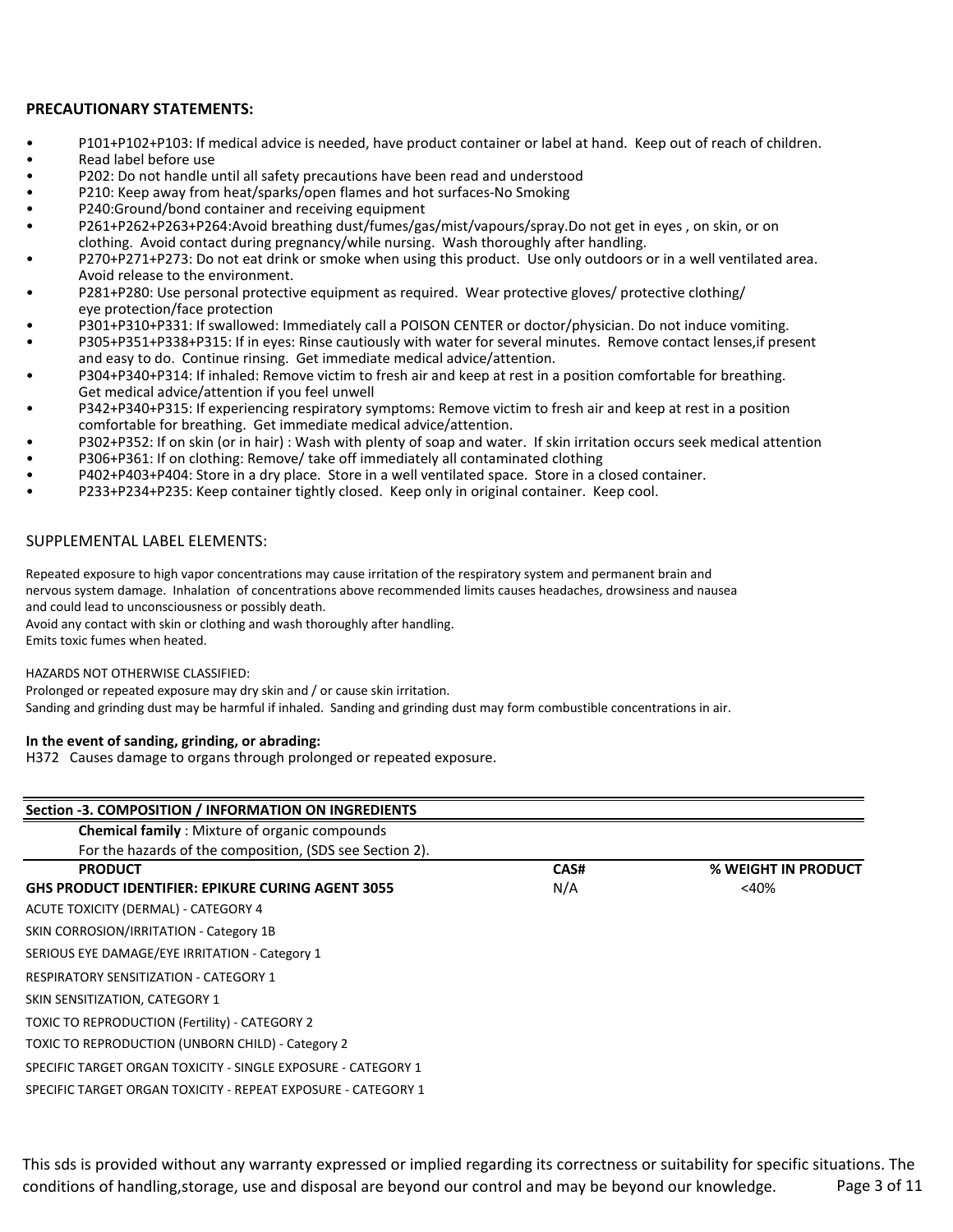| GHS CLASSIFICATION IN ACCORDANCE WITH 29 CFR 1910 (OSHA HCS) :                                                                                                                                   |            |         |
|--------------------------------------------------------------------------------------------------------------------------------------------------------------------------------------------------|------------|---------|
| <b>TETRAETHYLENEPENTAMINE</b>                                                                                                                                                                    | 112-57-2   | $<$ 40% |
| ACUTE TOXICITY (DERMAL) - CATEGORY 4                                                                                                                                                             |            |         |
| SKIN CORROSION/IRRITATION - Category 1B                                                                                                                                                          |            |         |
| SERIOUS EYE DAMAGE/EYE IRRITATION - Category 1                                                                                                                                                   |            |         |
| <b>RESPIRATORY SENSITIZATION - CATEGORY 1</b>                                                                                                                                                    |            |         |
| ACUTE AQUATIC TOXICITY (CATEGORY 2)                                                                                                                                                              |            |         |
| CHRONIC AQUATIC TOXICITY (CATEGORY 2)                                                                                                                                                            |            |         |
| GHS CLASSIFICATION IN ACCORDANCE WITH 29 CFR 1910 (OSHA HCS) :                                                                                                                                   |            |         |
| <b>TRIETHYLENETETRAMINE</b>                                                                                                                                                                      | 112-24-3   | $<$ 5%  |
| ACUTE TOXICITY (DERMAL) - CATEGORY 3                                                                                                                                                             |            |         |
| SKIN CORROSION/IRRITATION - Category 1B                                                                                                                                                          |            |         |
| SERIOUS EYE DAMAGE/EYE IRRITATION - Category 1                                                                                                                                                   |            |         |
| <b>SKIN SENSITIZATION - CATEGORY 1</b>                                                                                                                                                           |            |         |
| AQUATIC (ACUTE) - CATEGORY 3                                                                                                                                                                     |            |         |
| AQUATIC (CHRONIC) - CATEGORY 3                                                                                                                                                                   |            |         |
| GHS CLASSIFICATION IN ACCORDANCE WITH 29 CFR 1910 (OSHA HCS) :                                                                                                                                   |            |         |
| <b>QUARTZ</b>                                                                                                                                                                                    | 14808-60-7 | <5%     |
| SPECIFIC TARGET ORGAN TOXICITY - REPEAT EXPOSURE - (CATEGORY 1)                                                                                                                                  |            |         |
| <b>Section -4. FIRST-AID MEASURES</b>                                                                                                                                                            |            |         |
| General: When in doubt or symptoms persist, seek medical attention. Have Safety Data Sheet information                                                                                           |            |         |
| available. Never give anything by mouth to an unconscious person.                                                                                                                                |            |         |
| Inhalation: Remove to fresh air, if breathing has stopped, administer artificial respiration. Give nothing by mouth,<br>seek immediate medical attention.                                        |            |         |
| Eye contact: Remove any contact lenses if present and easy to do. Irrigate with clean, fresh water for at least 15 minutes,<br>holding the eye lids apart, and seek immediate medical attention. |            |         |
| Skin contact: Remove contaminated clothing. Wash skin thoroughly with soap and water or use recognized skin                                                                                      |            |         |
| cleaners. Do NOT use aromatic solvents, thinners or petroleum products.                                                                                                                          |            |         |
| Ingestion: If accidentally swallowed obtain immediate medical attention. Keep at rest. Do NOT induce vomiting.                                                                                   |            |         |
| May be fatal if swallowed or vomited and enters lungs and/or airways. Never give anything by mouth to an unconscious person.                                                                     |            |         |
| <b>Section -5. FIRE-FIGHTING MEASURES</b>                                                                                                                                                        |            |         |

#### **Extinguishing agents**

**Recommended:** Universal resistant foam, CO2, water, powder. **Agents to avoid:** None known

#### **Attention**

Promptly remove all persons in the event of a fire from the fire area. If safe to do so, remove all containers from fire area as well.

Fire will produce dense black smoke. Exposure to decomposition products may cause a Health Hazard. Fire fighters should wear self-contained breathing apparatus.

Water mist may be used to cool closed containers to prevent pressure build-up and possible auto-ignition and explosion when exposed to extreme heat.

Do not weld, flame cut or expose to extreme heat or ignition sources, empty containers which have contained flammable products.

Do not allow run-off from fire fighting to enter drains or water courses.

In case of inhalation of decomposition products released in a fire, symptoms may be delayed. Exposed persons may need to be kept under medical surveillance for at least 48 hours.

This sds is provided without any warranty expressed or implied regarding its correctness or suitability for specific situations. The conditions of handling, storage, use and disposal are beyond our control and may be beyond our knowledge. Page 4 of 11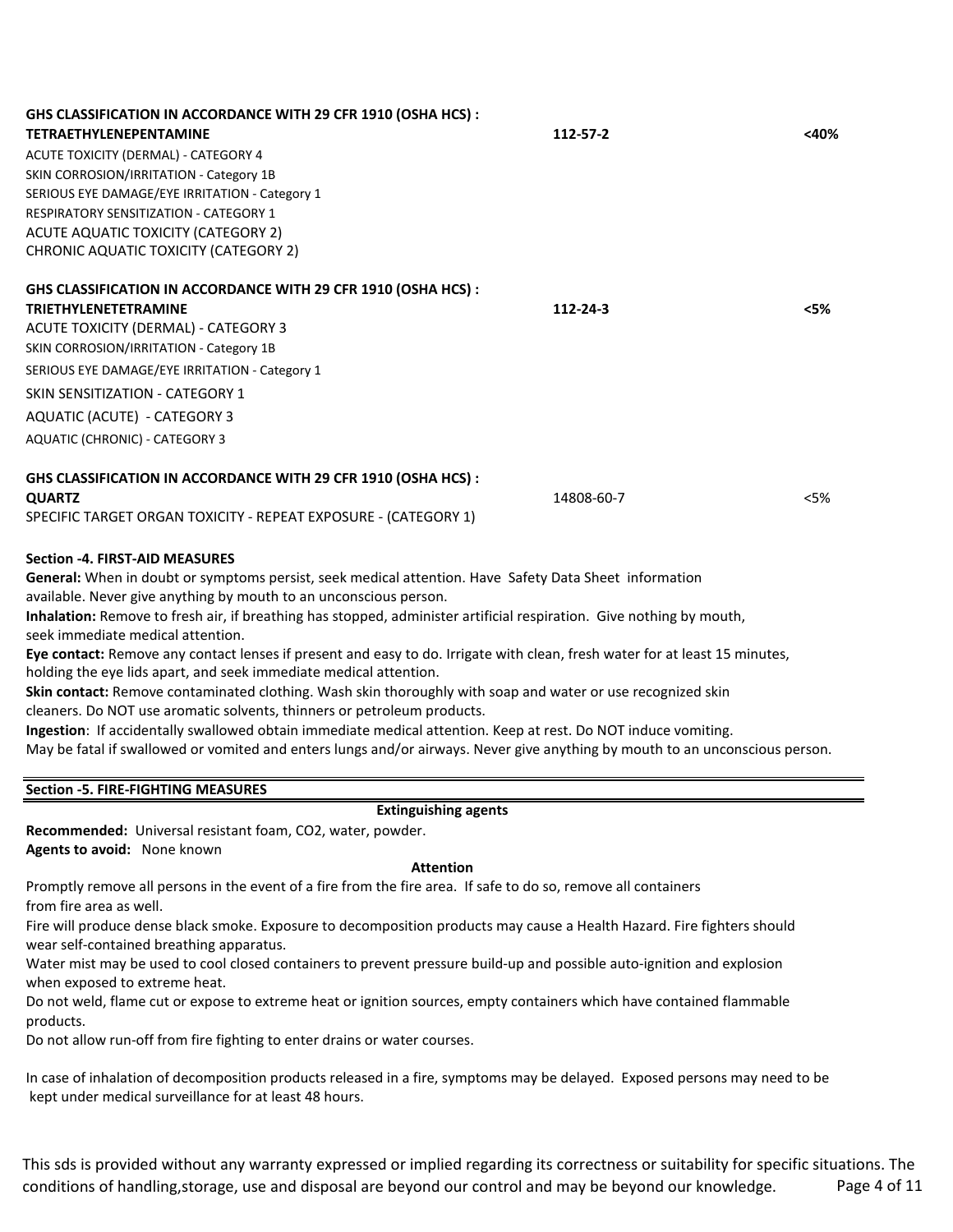SULFUR DIOXIDE, HYDROGEN SULFIDE and OTHER ORGANIC COMPOUNDS. **HAZARDOUS DECOMPOSITION PRODUCTS INCLUDE:** CARBON DIOXIDE, CARBON MONOXIDE, HALOGENATED COMPOUNDS, SULFUR OXIDES, SULFUR COMPOUNDS, SMOKE, OXIDES OF NITROGEN, METAL OXIDE / OXIDES, OXIDES OF CARBON,

## **Section -6. ACCIDENTAL RELEASE MEASURES**

Eliminate sources of ignition, ventilate the area. Avoid breathing vapors by using appropriate respiratory protective equipment. Refer to protective measures listed in sections 7 & 8.

Collect spill with non-combustible absorbent materials, e.g. sand, earth, vermiculite, diatomaceous earth and place in a suitable container for disposal in accordance with local regulations (see section 13). Do not allow to enter drains or watercourses.

Clean-up with a detergent/ water mix ; avoid use of aromatic solvents. If the product enters drains or watercourses, inform authority with jurisdiction in accordance with state / local regulations.

Never allow this material, any solutions, or any by-products, as well as any run-off, to come into contact with soil, waterways, wildlife habitats, drains, sewers, and / or the ocean. Avoid release into environment.

## **Section -7. HANDLING AND STORAGE**

## **7.1 Handling:**

No smoking, eating and drinking during handling. Wash hands and face before eating, drinking, or smoking. Avoid exposure during pregnancy/while nursing.

Keep containers tightly closed. Prior to movement containers which are opened should be carefully resealed.

Avoid skin and eye contact. Avoid inhalation in case of exposure to vapor and spray mist.

Handle and open containers with care to avoid spilling of contents. Never use pressure to empty; container is not a pressure vessel. Clean or discard contaminated clothing and shoes.

Preparation may charge electrostatically; always use grounding/ bonding/ earthing leads when transferring contents of containers. Operators should wear antistatic footwear and clothing, and floors should be electrically conductive. Vapors are heavier than air and may spread along floors. Vapors may form explosive mixtures with air. Prevent the creation of flammable or explosive concentrations of vapor in air, and avoid vapor concentration higher than the Occupational Exposure Limits.

Use in areas from which local sources of ignition have been excluded. Electrical equipment including lighting should be protected to the appropriate standard. Isolate from sources of heat, sparks and open flame. Non-sparking tools are recommended.

## **7.2 Storage:**

Observe label precautions. Store between 32/F and 95/F ( 0/C and 35/C ) in a dry, clean and well ventilated place, away from sources of heat, ignition, and direct sunlight. For flash points below 23 °C store in an area constructed to the appropriate standard

## **8. EXPOSURE CONTROLS / PERSONAL PROTECTION**

## **8.1 Engineering measures:**

Avoid the inhalation of vapors, spray mist and particulates. Achieve by local exhaust ventilation providing good general extraction as to keep air-borne concentration below the Occupational Exposure Limits (OEL).

If local / area ventilation is not sufficient to comply with OEL, suitable (NIOSH) respiratory protection to be provided. Always provide suitable (NIOSH) respiratory protection when sanding, grinding or otherwise abrading cured material.

This sds is provided without any warranty expressed or implied regarding its correctness or suitability for specific situations. The conditions of handling, storage, use and disposal are beyond our control and may be beyond our knowledge. Page 5 of 11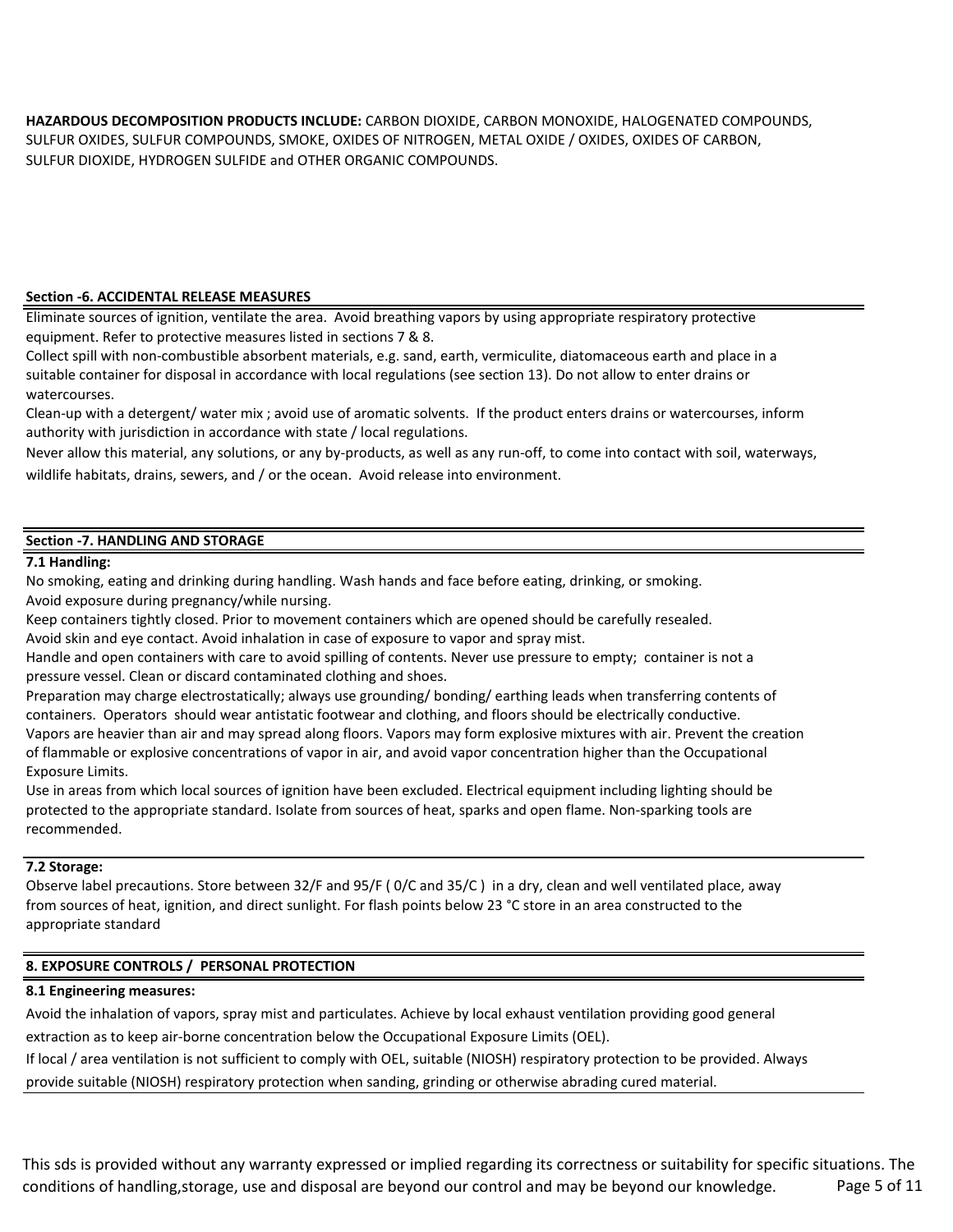## **8.2 Exposure limits**

| Work place exposure limits (8 hour) |                          |                             |  |  |
|-------------------------------------|--------------------------|-----------------------------|--|--|
| <b>Substance</b>                    | <b>OSHA</b>              | <b>AIHA</b>                 |  |  |
| $\ast$<br>TETRAETHYLENEPENTAMINE    | $\overline{\phantom{a}}$ | 5mg/m <sup>3</sup>          |  |  |
| <b>TRIETHYLENETETRAMINE</b>         | $\overline{\phantom{a}}$ | WEEL-1 ppm                  |  |  |
| $\ast$<br>CALCIUM CARBONATE         |                          | $ACGIH-10mg/m3$             |  |  |
| $\ast$<br><b>LIMESTONE</b>          |                          | $ACGIH-2mg/m3$              |  |  |
| $\ast$<br>QUARTZ                    | $\qquad \qquad$          | ACGIH-.025mg/m <sup>3</sup> |  |  |
| * can be absorbed through skin      |                          |                             |  |  |

#### **8.3 Personal protection**

All Personal Protective Equipment, including Respiratory Protection, used to control exposure to hazardous substances must be selected to meet the requirements of OSHA Regulations.

## **Respiratory protection :**

Appropriate respiratory protection equipment should be selected according to the type of contaminants, following regulatory (OSHA / NIOSH) and manufacturers instructions including proper fitting of devices.

#### **Hand protection :**

For prolonged or repeated contact, recommend gloves type: polyvinyl alcohol, nitrile rubber, latex rubber (some people may exhibit sensitivity to Latex). Barrier creams may help to protect exposed areas of the skin. However, they should not be applied post exposure.

## **Eye protection :**

Use safety glasses with side shields to protect against splashes. Face shields may also be worn.

#### **Skin protection :**

Protective clothing made of antistatic and fire resistant fibers. All parts of the body should be washed after contact. Use good hygiene and industrial practices, keep working clothes clean.

## **9. PHYSICAL AND CHEMICAL PROPERTIES**

- Physical state at:  $68^{\circ}$  F (20 ° C) Liquid  $\bullet$  Ph : N/A
- Flash point: 200 ° F (93 ° C) Method: TCC  $\bullet$  Volatile by VOLUME: N/A
- 
- 
- Lower Explosive Limit (% vol.): N/A Appearance: PASTE
- Upper Explosive Limit '(% vol.): N/A Odor: Slight Ammonia Odor
- Miscibility in water at 20 º C: NEGLIGIBLE  **Boiling Point: Unknown**
- 

- 
- Specific gravity at: 68 ° F (20 ° C) N/A Vapor pressure at: 68 º F (20 º C) NIL
- Vapor Density: NIL Color: Off White to Grey
	-
	-
	-
- VOC: N/A Material Supports Combustion: Yes

This sds is provided without any warranty expressed or implied regarding its correctness or suitability for specific situations. The conditions of handling, storage, use and disposal are beyond our control and may be beyond our knowledge. Page 6 of 11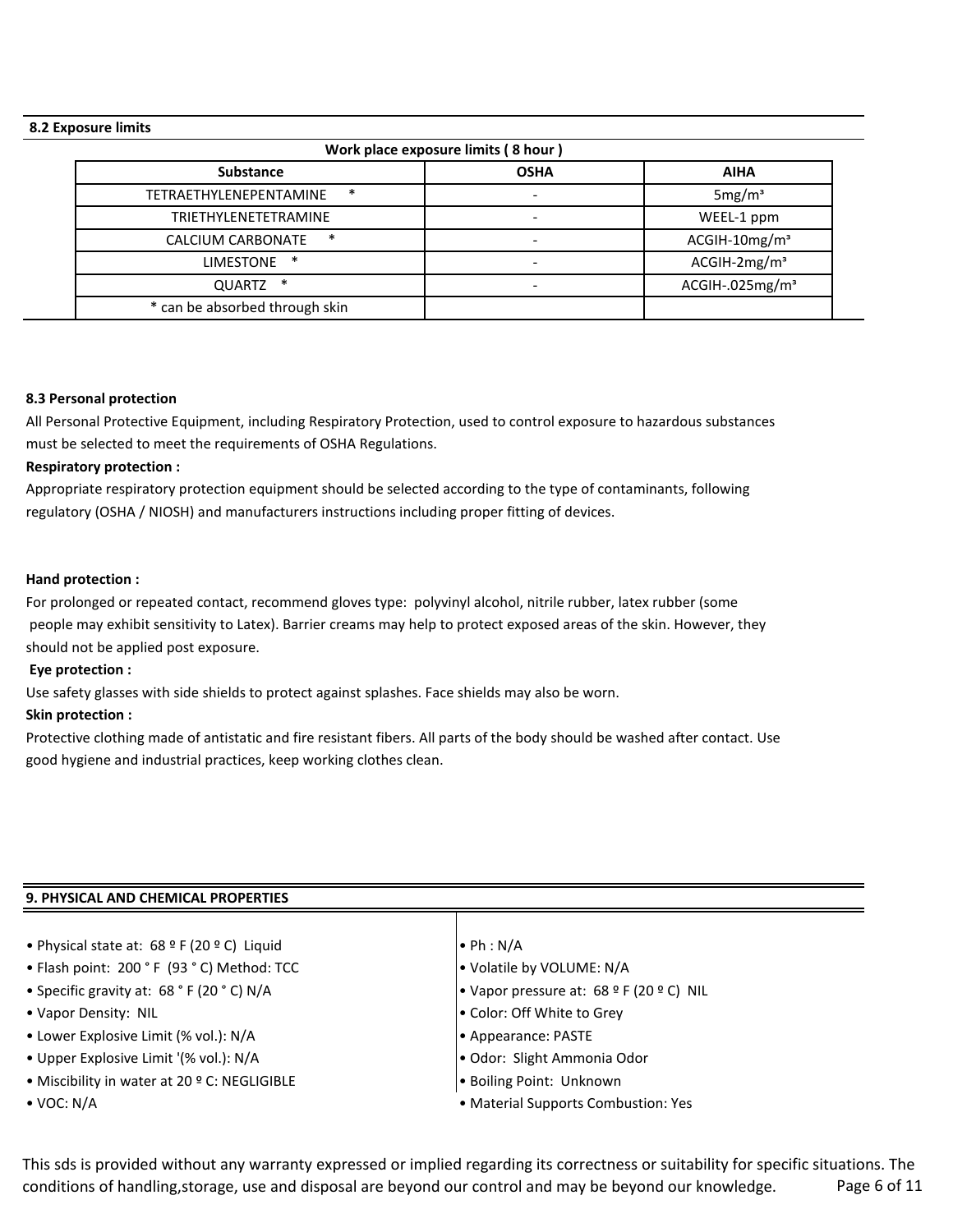## **10. STABILITY AND REACTIVITY**

Stable under recommended storage and handling conditions (see SDS section 7). In case of combustion, may produce hazardous decomposition products such as :

- Carbon Monoxide
- Sulfur Oxides
- Carbon Dioxide Metal Oxide / Oxides
- Formaldehyde Smoke
- 
- Halogenated Compounds
- Oxides of Carbon, Sulfur Dioxide, Hydrogen Sulfide
- 
- 
- Oxides of Nitrogen Other Organic Compounds

## **11. TOXICOLOGICAL INFORMATION**

There are no data available on the preparation itself. See (SDS Sections 3 and 15) for details.

Exposure to component solvents vapors at concentrations in excess of the stated Occupational Exposure Limits may result in adverse health effects such as mucous membrane and respiratory system irritation and adverse effects on kidney, liver and central nervous system.

Symptoms and signs of overexposure include headache, dizziness, fatigue, muscular weakness, drowsiness,

Repeated or prolonged contact with the preparation may cause Defatting of the skin resulting in non-allergic dermatitis and absorption through the skin. reduced fetal weight, increase in fetal deaths, skeletal malformations, and in extreme cases loss of consciousness

The liquid splashed in the eyes causes serious eye irritation and damage.

Irritating to mouth, throat and stomach. Ingestion causes reduced fetal weight, increased fetal deaths and skeletal malformations

Formaldehyde is released during curing.

| <b>PRODUCT:</b>        | <b>RESULT</b> | <b>SPECIES</b> | <b>DOSE</b> | <b>EXPOSURE</b> |
|------------------------|---------------|----------------|-------------|-----------------|
| Tetraethylenepentamine | LD50 ORAL     | IRAT           | 3990 mg/kg  |                 |
| Triethylenetetramine   | LD50 ORAL     | <b>IRAT</b>    | 2500 mg/kg  |                 |
| Quartz                 | LD50 ORAL     | <b>IRAT</b>    | 6450 mg/kg  | -               |
| Calcium Carbonate      | LD50 ORAL     | <b>IRAT</b>    | >5000 mg/kg | -               |
|                        |               |                |             |                 |
|                        |               |                |             |                 |
|                        |               |                |             |                 |

# **ACUTE TOXICITY:**

#### **Corrosion /Irritation**

Triethylenetetramine- Severe Irritant to Eyes and Skin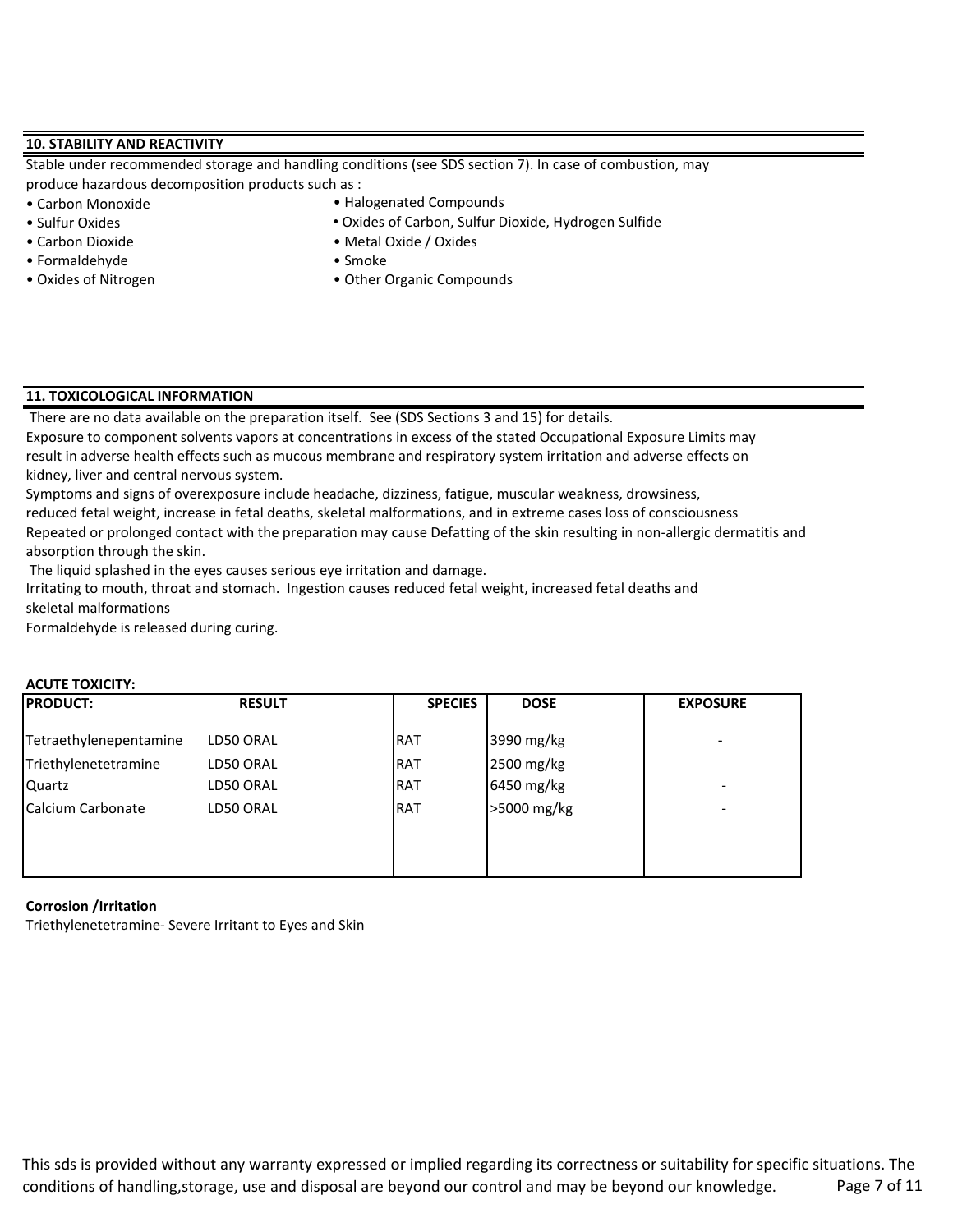MAY BE FATAL IF SWALLOWED AND ENTERS AIRWAYS - H304 HARMFUL IF SWALLOWED - (302) CAUSES SEVERE SKIN BURNS AND EYE DAMAGE - H314 CAUSES SERIOUS EYE DAMAGE - (H318) MAY CAUSE ALLERGY OR ASTHMA SYMPTOMS OR BREATHING DIFFICULTIES IF INHALED - H334 SUSPECTED OF DAMAGING FERTILITY - H361f SUSPECTED OF DAMAGING THE UNBORN CHILD - (H361d) CAUSES DAMAGE TO ORGANS - H370 CAUSES DAMAGE TO ORGANS THROUGH PROLONGED OR REPEATED EXPOSURE - H372 MAY CAUSE CANCER - H350 HARMFUL IN CONTACT WITH SKIN - H312 MAY CAUSE AN ALLERGIC SKIN REACTION - H317 MAY CAUSE LONG LASTING HARMFUL EFFECTS TO AQUATIC LIFE - H413

## **CARCINOGENICITY:**

| <b>INGREDIENT</b> | IARC | OSHA | <b>NTP</b> | CAS# |
|-------------------|------|------|------------|------|
| No data Available |      |      |            |      |

## **SPECIFIC TARGET ORGAN TOXICITY-STOT (SINGLE EXPOSURE)**

| Tall oil fatty acids with tetraethylenepentamine - Category 3 |              |
|---------------------------------------------------------------|--------------|
| Tetraethylenepentamine                                        | - Category 1 |
| Triethylenetetramine                                          | Category 1   |

## **SPECIFIC TARGET ORGAN TOXICITY-STOT (REPEATED EXPOSURE)**

| Tetraethylenepentamine | - Category 1 | skin, respiratory tract |
|------------------------|--------------|-------------------------|
|                        | Category 2   | liver, kidneys          |
| Triethylenetetramine   | Category 1   | respiratory tract, skin |
|                        | Category 2   | liver, kidneys          |

**TARGET ORGANS:** BRAIN, BLOOD, KIDNEYS, LUNGS, REPRODUCTIVE SYSTEM, LIVER, HEART, PERIPHERAL NERVOUS SYSTEM, GASTROINTESTINAL TRACT, UPPER RESPIRATORY TRACT, SKIN, CENTRAL NERVOUS SYSTEM, EYE, LENS AND/OR CORNEA.

#### **ASPIRATION HAZARD:**

MAY BE FATAL IF SWALLOWED AND ENTERS AIRWAYS - (H304)

#### **12. ECOLOGICAL INFORMATION**

 There is no data available on the preparation itself. Do not allow the product to enter drains or water ways. See (SDS Sections 3 and 15)

Empty containers and/or liners may contain material residue. Empty contaminated packagings thoroughly. Dispose in accordance with all Federal, State, and local health and environmental regulations.

Never allow this material, any solutions, or any by-products, as well as any run-off, to come into contact with soil, waterways, wildlife habitats, drains, sewers, and / or the ocean. Avoid release into environment.

This sds is provided without any warranty expressed or implied regarding its correctness or suitability for specific situations. The conditions of handling, storage, use and disposal are beyond our control and may be beyond our knowledge. Page 8 of 11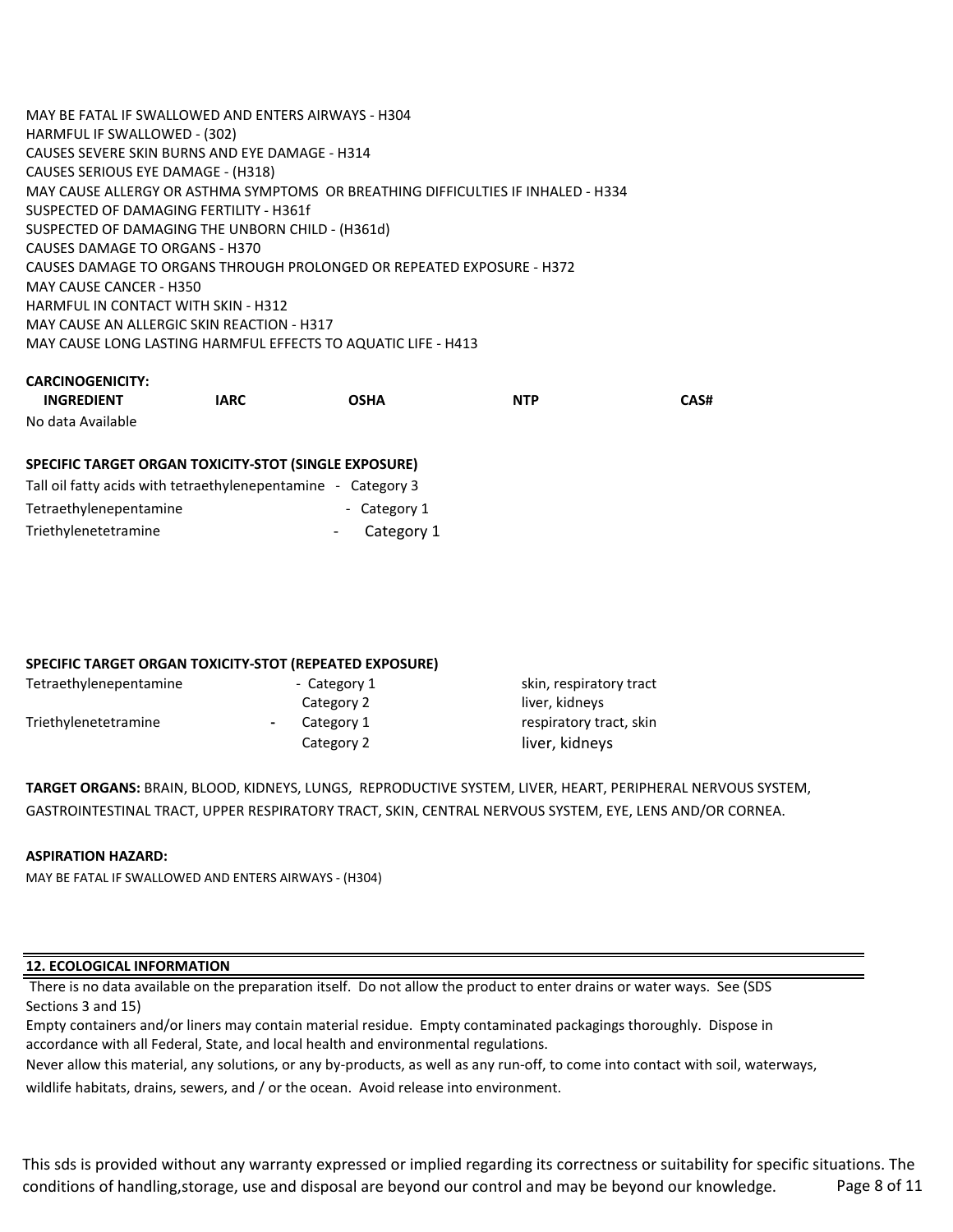| oxicit |  |
|--------|--|
|        |  |

| Product / Ingredient         | Result                      | <b>Species</b> | Exposure |
|------------------------------|-----------------------------|----------------|----------|
| 3,6-diazaoctanethylenediamin | LC50 33900 µg/l Fresh water | Water Flea     | 48 hours |
| 3,6-diazaoctanethylenediamin | EC50 3700 µg/l Fresh Water  | Green Algae    | 96 hours |
| Tetraethylenepentamine       | LC50 420 mg/l               | Guppy          | 96 hours |
| Tetraethylenepentamine       | EC50 24 mg/l                | Water Flea     | 48 hours |
| Tetraethylenepentamine       | $IC50$ 2mg/l                | Green Algae    | 72 hours |

| Persistance and Degradability:            |               |               |                  |  |  |  |
|-------------------------------------------|---------------|---------------|------------------|--|--|--|
| Product / Ingredient<br>No Data Available | <b>PERIOD</b> | <b>RESULT</b> | Biodegradability |  |  |  |
| Bioaccumulative Potential :               |               |               |                  |  |  |  |

| Product / Ingredient | LogP(ow)    | <b>BCF</b> | Potential |
|----------------------|-------------|------------|-----------|
| Triethylenetetramine | $-1.66-1.4$ | -          | low       |
|                      |             |            |           |

**Mobility in Soil :** Not Available

### **13. DISPOSAL CONSIDERATIONS**

Recommended incineration or land fill as hazardous waste per Federal, State and local regulations. React with curing agent and dispose of as hazardous waste per Federal, State and local regulations. Recommended incineration or land fill.

Empty containers and/or liners may contain material residue. Empty contaminated packagings thoroughly. Dispose in accordance with all Federal, State, and local health and environmental regulations.

Never allow this material, any solutions, or any by-products, as well as any run-off, to come into contact with soil, waterways,

wildlife habitats, drains, sewers, and / or the ocean. Avoid release into environment.

**14. TRANSPORT INFORMATION NMFC:** 4620 SUB.6 – CL.60 **Schedule B #** 3506.91.0000 **DOT PROPER SHIPPING NAME: CORROSIVE LIQUID, N.O.S. (TETRAETHYLENE PENTAMINE) UN Number: UN 1760 HAZARD CLASS: 8 PACKING GROUP: II HAZARD LABEL REQUIRED: CORROSIVE ERG# 154**

This sds is provided without any warranty expressed or implied regarding its correctness or suitability for specific situations. The conditions of handling, storage, use and disposal are beyond our control and may be beyond our knowledge. Page 9 of 11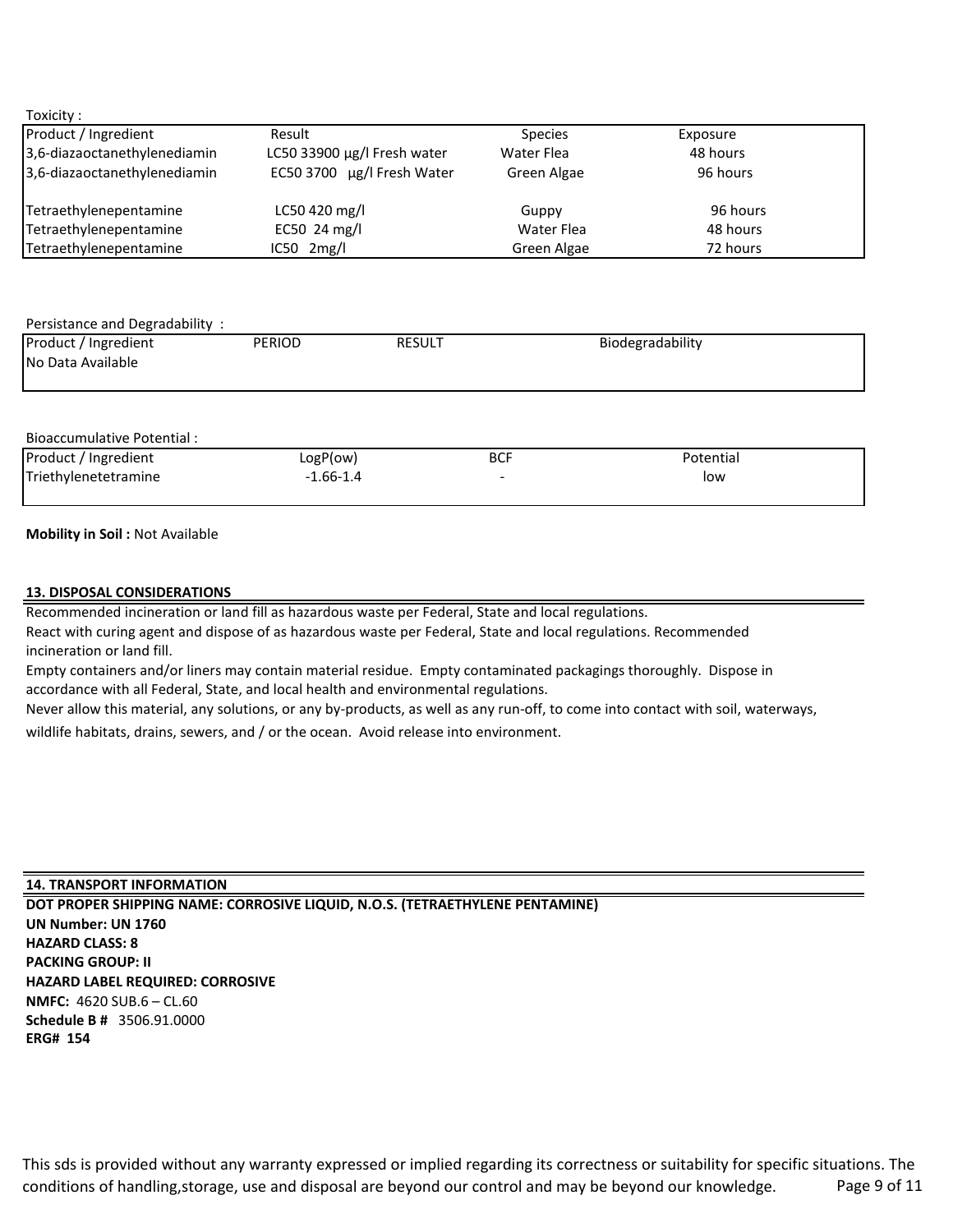## **15. REGULATORY INFORMATION**

| <b>US Regulations Federal</b>            |                      |               |          |                        |
|------------------------------------------|----------------------|---------------|----------|------------------------|
| chemical (s) subject to the reporting    | <b>Chemical Name</b> | <b>CAS No</b> | Weight % | <b>Threshold limit</b> |
| requirements of section 313 of Title III |                      |               |          | (Reporting Value)      |
| and of 40 CFR 372 (SARA)                 |                      |               |          |                        |
|                                          | tetraethylene        | 112-57-2      | $<$ 40 % | Unknown                |
|                                          | pentamine            |               |          |                        |
|                                          | Quartz               | 14808-60-7    | $<$ 5%   | Unknown                |

SARA notifications must remain attached to this SDS. Any copies and /or distribution of this SDS must include all SARA notifications.

All remaining Constituents are non-hazardous per FED-STD-313 All Constituents are listed in TSCA inventory; complete mixture is excluded Per TSCA Par. 710.4 (d) 95 (6) (7) Constituents are not listed in TSCA 12b CORR. LIST

#### **US Regulations State**

|                 | Massachusetts - Tetraethylenepentamine |                          | - $\text{Cas}\# 112 - 57 - 2$ |
|-----------------|----------------------------------------|--------------------------|-------------------------------|
| Pennsylvania    | - Tetraethylenepentamine               |                          | - $\text{Cas}\# 112 - 57 - 2$ |
| New Jersey      | - Tetraethylenepentamine -             |                          | Cas# 112-57-2                 |
| Massachusetts - | Triethylenetetramine                   | $\overline{\phantom{a}}$ | Cas#112-24-3                  |
| Pennsylvania -  | Triethylenetetramine                   | $\overline{a}$           | Cas#112-24-3                  |
| New Jersey -    | Triethylenetetramine                   |                          | Cas#112-24-3                  |

### **United States:** Sara 302/304 (Sara 304 RQ):

Not Available

Sara 311/312

## **Information On Ingredients:**

Tetraethylenepentamine : Acute Health Hazard

Triethylenetetramine : Acute Health Hazard

Quartz : Immediate and Delayed Health Hazard

#### **Sudden Release Of Pressure:** No Products

**Reactivity:** No Products

#### **California Prop. 65 : Warning**

This product contains a chemical or chemicals known by the State of California to cause cancer, birth defects, or other reproductive harm.